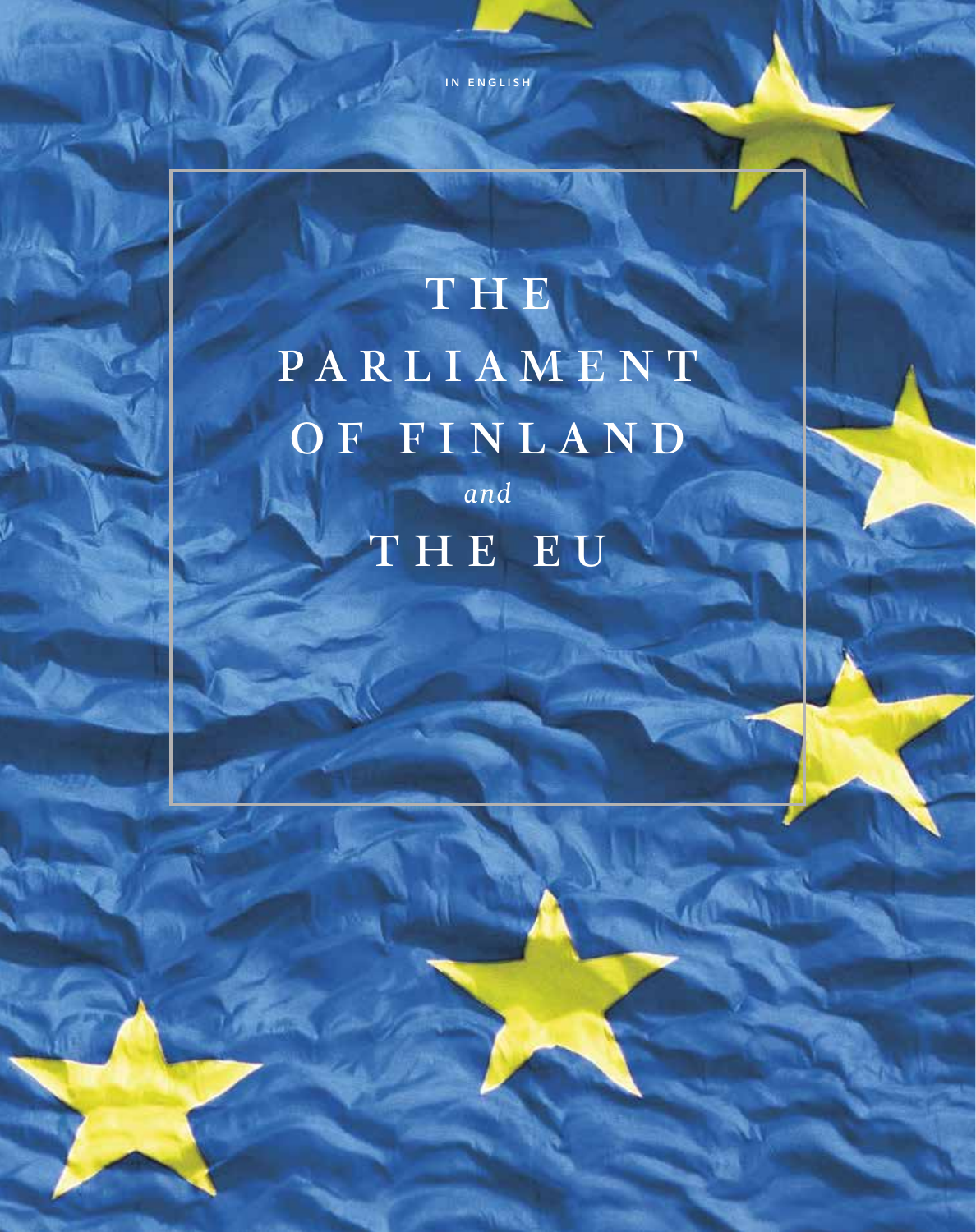

Finland joined the European Union in 1995. One consequence of this was that a part of our national sovereign power was given up to be used in conjunction with the Union's collective decisionmaking. Powers, that had resided with Parliament, were shifted to be used by the Council of the European Union, which consists of representatives of the Member State governments. In return, Finland now has better opportunity to influence EU policy.

*The European Commission, the Council of the European Union*, i.e. the *Council of Ministers*, and *the European Parliament* are the key organs of EU decision-making. The Commission prepares and proposes new legislation, but decisions are made by the Council and the European Parliament.

The Council of the European Union consists of ministers representing the different Member States. Ministers from the sector being dealt with at the meeting in question will be involved in decisionmaking. This means that foreign ministers will be present if the issue at hand involves foreign policy, while ministers of agriculture will attend when the questions are related to farming, for example.

Finland did not want to let parliamentary powers slip to the Government when we joined the EU. This is the reason behind the arrangement, where Parliament defines Finland's stance on issues that would have belonged to the remit of the Eduskunta prior to EU membership.

Every Member of Parliament takes part in the deliberation of EU affairs.

Parliament has the right—and duty—to express an opinion on all matters decided by the Council of the EU that factually fall under its remit (legislation, significant fiscal and foreign policy decisions).

Members of Government who act in the Council of the EU receive political mandate for their actions from Parliament.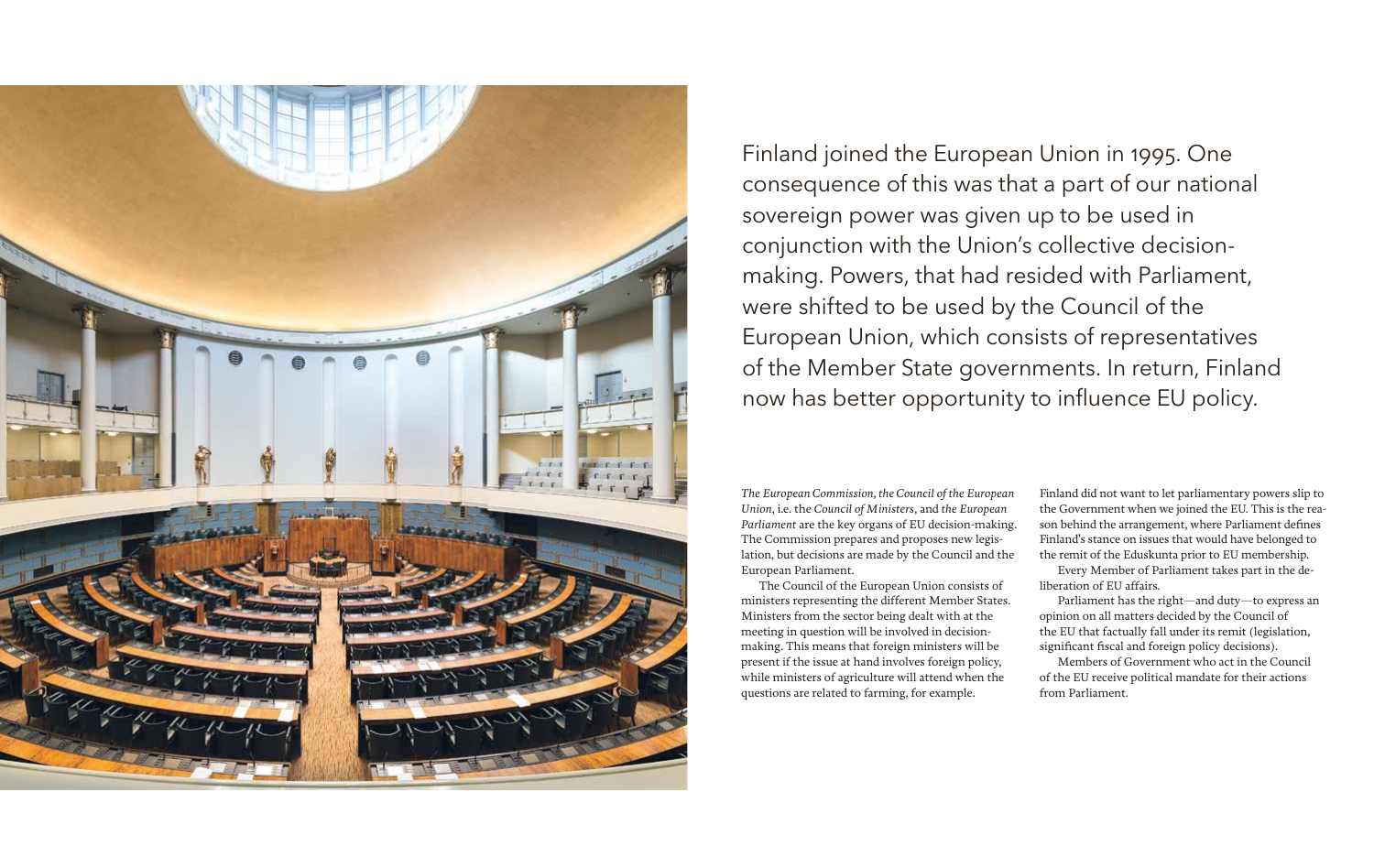

#### The Grand Committee—Parliament's EU committee

The Grand Committee (not the plenary session) expresses Parliament's stance on legislative, budget and treaty issues being decided by the EU. Unlike the other committees, the Grand Committee is thus an organ that makes decisions instead of preparing them. It usually deliberates on EU matters on the basis of statements provided by the sector committees of Parliament. This ensures that EU matters are prepared on a comprehensively democratic basis.

The Grand Committee has 25 members and 13 deputy members. In addition, the MP representing the Åland constituency is entitled to participate in Grand Committee meetings. The political weight of the Grand Committee is emphasised by the fact that its membership includes several chairpersons of the parliamentary groups and the special committees.

Foreign Affairs Committee—foreign and security policy

The Foreign Affairs Committee handles matters related to the European Union's common foreign and security policy. The Government presents its

proposals regarding foreign and security policy to the Foreign Affairs Committee, which then decides the stance of Parliament regarding these issues. Thus, it functions in a similar role in the sector of foreign and security policy as the Grand Committee does in other EU affairs. In addition, the Foreign Affairs Committee provides the Grand Committee with statements on matters related to its remit, such as trade policy and development cooperation.

#### The sector committees prepare EU actions

The sector committees of Parliament monitor EU affairs that fall under their respective remits. Sector committees present written statements on the issues of their own sector to the Grand Committee, which usually bases its decisions on the views presented by the sector committees.

Each sector committee has an unlimited right to be informed about matters falling under its remit by the Government or the relevant ministries.

Parliament has 16 sector committees, which typically consist of 17 members and 9 deputy members. However, the Finance Committee has 21 members

*The Grand Committee or the Foreign Affairs Committee decides parliament's stance on EU matters, often after hearing sector committees.*

and 19 deputy members, and the Audit Committee has 11 members and 6 deputy members. The Intelligence Supervision Committee has 11 members and 2 deputy members.

#### The plenary session and EU affairs

Any EU matter can be depated at a plenary session, but Parliament's view is always expressed by either the Grand Committee or the Foreign Affairs Committee.

Plenary session discussions regarding EU affairs have been conducted on, for example, amending EU treaties and other key reforms. Every electoral term, the Government issues a report that defines the guidelines for Finland's EU policy. This is deliberated on in plenary session on the basis of a Grand Committee statement.

EU regulations often require Finland to amend national laws. These cases are decided on the basis of Government Bills like normal legislative issues. In addition, changes dealing with the EU Treaty, the Economic and Monetary Union (EMU) and national budget responsibilities are deliberated on in a plenary session.

The plenary session also decides, based on a Grand Committee report, on sending a reasoned opinion to the EU institutions (so-called subsidiarity objection). This can be done if the view is that the objectives of the proposed EU regulation could be better achieved through national effort.

COMMITTEE

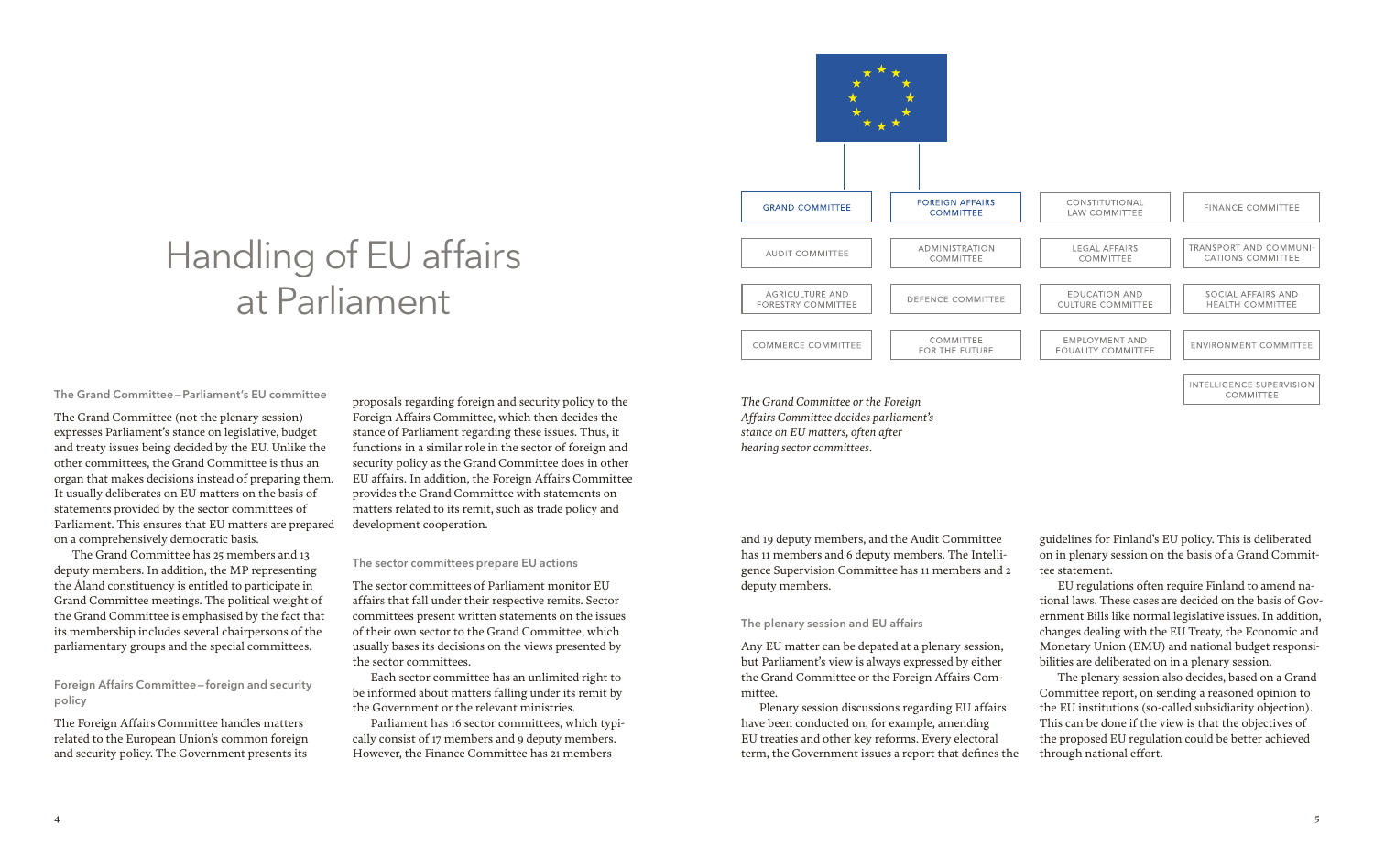## EU affairs are handled in cooperation between Parliament and the Government



*The flow of information and consultation process in legislative matters.*

The Government presents EU affairs to Parliament for deliberation.

The Constitution requires the Government to submit to the Eduskunta all proposals to amend EU regulations and treaties that fall within the remit of Parliament so that MPs can express their view on the matter. The Constitution also grants the Grand Committee and the Foreign Affairs Committee an unlimited right to receive information from the Government on other EU affairs as well.

The stance of Parliament does not bind the Government legally, but politically: the Government has to answer to the Eduskunta for all of its actions. The view of Parliament, most usually of the Grand Committee, is the normative point of departure for Finnish representatives at the EU's Councils of Ministers.

Finland's national stance at the EU Council of Ministers is represented by the minister whose remit the matter at hand falls under.

In parliamentary procedure, EU business is separated into U, E and UTP matters. U matters are cases that fall under the remit of Parliament, while E and UTP matters are other types of business.

U matters—cases that fall within the remit of Parliament

U matters fall within the traditional remit of Parliament, i.e. they deal with legislative and budget matters as well as the ratifying of international treaties. In such cases, the Finnish stance can be expressed at the EU only after Parliament has decided on an opinion.

The Government decides on the content of a U statement and submits it to Parliament. The Speaker of Parliament forwards the statement for deliberation by the Grand Committee (or the Foreign Affairs Committee if the matter relates to foreign and security policy). In this conjunction, the Speaker also decides which sector committees shall provide the Grand Committee with statements on the matter. The Grand Committee can request additional statements from other committees as well.

The Grand Committee makes its decisions based on the statements submitted by the sector committees. The Grand Committee usually decides along the recommendation of a sector committee, but it is entitled to decide otherwise as well.

The ministries report on the progress of U matters in the EU by sending follow-up statements. In practice, ministries send follow-up statements if there is need to revise the mandate issued by the Grand Committee or update the information received by Parliament.

E matters—Parliament's unlimited right to be informed about EU affairs

Under the Constitution, the Grand Committee has an unlimited right to be informed of European Union proceedings regarding any matter. In parliamentary proceedings, these kinds of cases are referred to as E matters. An E matter usually is submitted when the Government deems that Parliament needs to be informed because of the significance of the matter. The

Grand Committee can also request that the Government report on a matter being prepared by the EU.

E matters can involve regulatory proposals that are not considered to be actual legislative matters in Finland. This category also includes, inter alia, preparatory documents for upcoming EU legislative ventures like Commission Communications.

An E statement is sent from the competent ministry to the Grand Committee, which then forwards it to the sector committees. Once the sector committees have completed drafting their statements, the Grand Committee sends them to the Government for guidance. However, the Grand Committee may also itself voice an opinion on an E matter. The stance of the Grand Committee provides a guideline for the Government.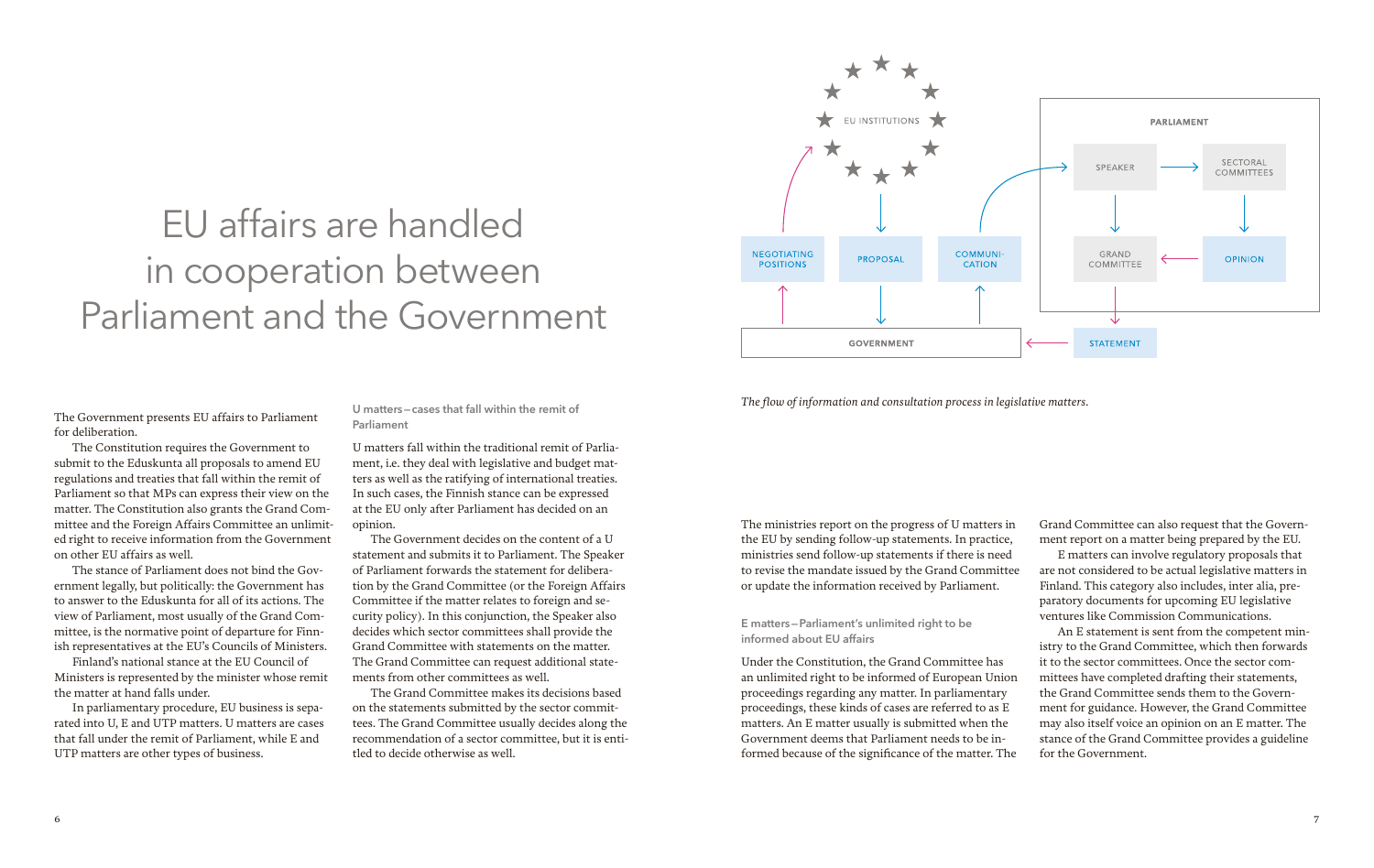### UTP matters—EU foreign and security policy

The Foreign Affairs Committee has a constitutional right to receive Government reports on matters pertaining to EU foreign and security policy. These reports are referred to as UTP matters. The Foreign Affairs Committee decides Parliament's opinion with regard to these cases, just like the Grand Committee does on the part of other EU affairs.

Subsidiarity oversight—decisions must be taken at the correct level

According to the Lisbon Treaty, which was ratified in 2009, each national parliament can send a reasoned opinion to an EU institution regarding violations of the subsidiarity principle. This can be done if the objectives of proposed EU regulation could be better achieved through national- or local-level action instead of EU-level measures. Subsidiarity objections only question the correct level of EU regulation, i.e. they do not deal with the political content or necessity of proposals.

The subsidiarity mechanism has not achieved any special significance. For this reason, the Grand Committee will only evaluate an EU regulatory proposal's compliance with the subsidiarity principle if a Committee member, a sector committee of Parliament or the Parliament of Åland requests that it do so. The final decision regarding a subsidiarity objection is taken by the plenary session on the basis of a Grand Committee statement.

Hearing with ministers—reporting to the Grand Committee before a Council of Ministers meeting

Prior to a meeting of the EU Council of Ministers, Government members will present the matters to be dealt with by the Council to the Grand Committee. Members of the Grand Committee are given a ministry memo in advance that contains the Government's stance regarding each matter going before the EU Council. The Prime Minister gives a Grand Committee presentation before and after every EU summit, i.e. a meeting of the European Council. Reports per-

taining to the EU Foreign Affairs Council are primarily submitted to the Foreign Affairs Committee.

Ministerial hearings ensure that each matter has been negotiated in an accordance with the guidance of the Grand Committee. In addition, they provide the minister with a mandate for the upcoming negotiations. The Committee can also issue written instructions, which are politically binding for the minister. Should a minister for some reason deviate from these instructions, he or she is required to explain this conduct to the Committee without delay.

#### Publicity

The meetings of the Grand Committee and Parliament's other committees are not public. However, to promote public debate, a committee can decide to open its meeting to the public when it focuses on acquiring information through, for example, expert hearings. Public committee hearings like this can be followed through an online broadcast on Parliament's website.

The minutes of committee meetings and most other documents – including ones containing the Government's stance – are made public immediately after the meeting closes.

A press release about Grand Committee meetings is also published. It focuses on key decisions made by the Committee and the topics discussed at the meeting.

The Grand Committee (and the Foreign Affairs Committee in the case of foreign and security policy matters) can decide that Committee members and other persons participating in the proceedings must maintain confidentiality with regard to the matter deliberated on. Usually, this happens in situations where it is undesirable to reveal Finland's bargaining leeway because this could be detrimental to the attainment of negotiation objectives. The practice is also to refrain from revealing the negotiation stances of other Member States. The confidentiality requirement usually lapses once negotiations on the matter have concluded. The overwhelming majority of matters dealt with by the Grand Committee are not confidential.

## Parliament's role in the handling of EU affairs is a strength

The status of the Parliament of Finland in the handling of EU affairs can be considered strong when compared to the parliaments of most other EU Member States.

The Finnish model has safeguarded Parliament's influence on decision-making during EU membership. The Government's obligation to bring EU legislative matters before Parliament without delay and Parliament's right to receive the information it desires on the handling of any EU matter have protected its opportunities to wield influence.

Parliament's right to be informed has ensured that the political opposition is also privy to reliable information on EU matters.

Each committee of Parliament deals with EU affairs in addition to its other duties, and this has ensured access to necessary specialist expertise in all EU policy sectors and, at the same time, engaged every MP in the handling of Union business.

Finland does not present differing Government and parliamentary stances on EU affairs. Finnish representatives gain an advantage in EU negotiations because they can promote a stance, which has the blessings of the Eduskunta and thus a firm parliamentary backrest, already in the early stages of preparation.

> *Any EU matter may be discussed in plenary session.*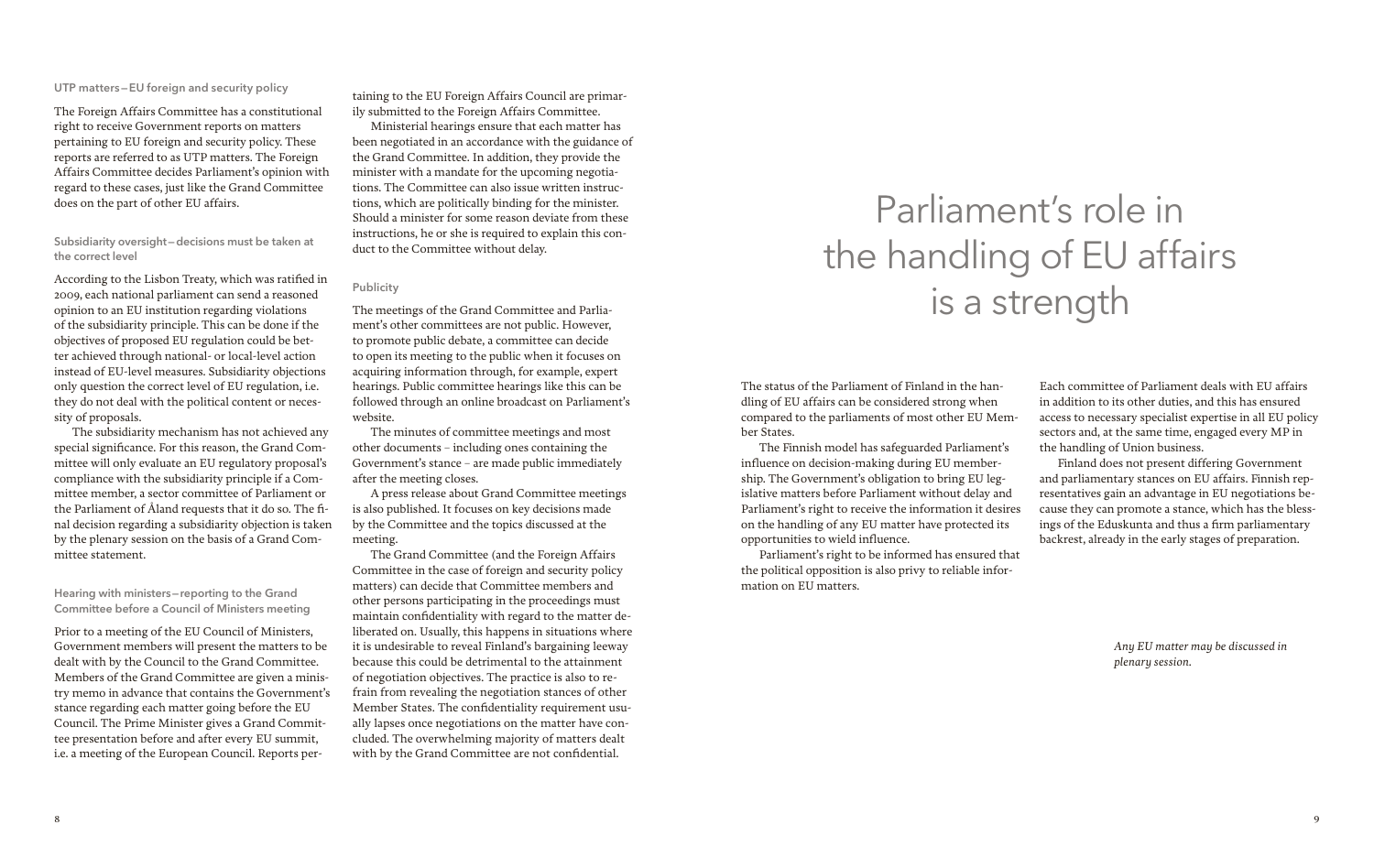### International cooperation

### Finland's EU Presidency

### Parliament and Brussels

Finland has 13 representatives in the European Parliament. If the United Kingdom leaves the EU, the number of Finnish MEPs will climb to 14. These MEPs have no official status at the Parliament of Finland, but they enjoy free access to its facilities.

The Grand Committee and the Foreign Affairs Committee regularly meet with Finnish MEPs to discuss topical EU matters. Parliamentary committees can also invite MEPs to attend their meetings in an expert capacity.

The Grand Committee makes regular visits to Brussels, where it meets with the leaders of EU institutions such as Commissioners and high-ranking EU officials as well as Members of the European Parliament. Officials from Finland's Permanent Representation to the EU provide the Committee with background information on matters being prepared and deliberated.

Parliament's EU secretariat coordinates relations between EU organs and the Eduskunta. The secre-

tariat includes a Brussels-based liaison officer, who informs Parliament about topical events at EU institutions.

### Cooperation with the EU committees of other parliaments

COSAC is the cooperation organ of the European Parliament and the committees of Member State national parliaments that handle EU affairs. The Grand Committee is an active participant in the work of COSAC.

Members of Parliament's various committees also meet with their colleagues from other national parliaments at EU-themed conferences for various sectors of policy in order to be informed of the EU affairs involving their respective fields.

In addition, national parliaments have the electronic inter-parliamentary EU information exchange IPEX forum, which is used especially in relation to matters associated with subsidiarity oversight.

The presidency of the Council of the European Union rotates between the member states of the EU. During the six-month presidency, representatives of the presidency state chair meetings of the Council and its working groups. Finland has held the presidency in 1999, 2006 and 2019.

The presidency drafts an agenda that determines what it wants the Council's focus areas to be during the period. The presidency is responsible for driving forward the Council's work on EU legislation, ensuring the continuity of the EU agenda, and cooperation among member states. Thus, the presidency acts as an impartial mediator.

The Finnish Parliament hosts the parliamentary EU conferences during Finland's presidency. The largest is COSAC, which brings together delegations from national parliamentary EU committees and representatives of the European Parliament.

The conferences organised by sector committees will discuss, among other things, foreign and security policy, defence policy, the EU's economic stability and coordination, strengthening Economic and Monetary Union as well as the topics chosen by the presidency.

Learn more about the parliamentary conferences of the 2019 EU presidency at parleu2019.fi.

# PARLEU2019.FI

Photos cover photo: european commission page 2: vesa loikas / parliament